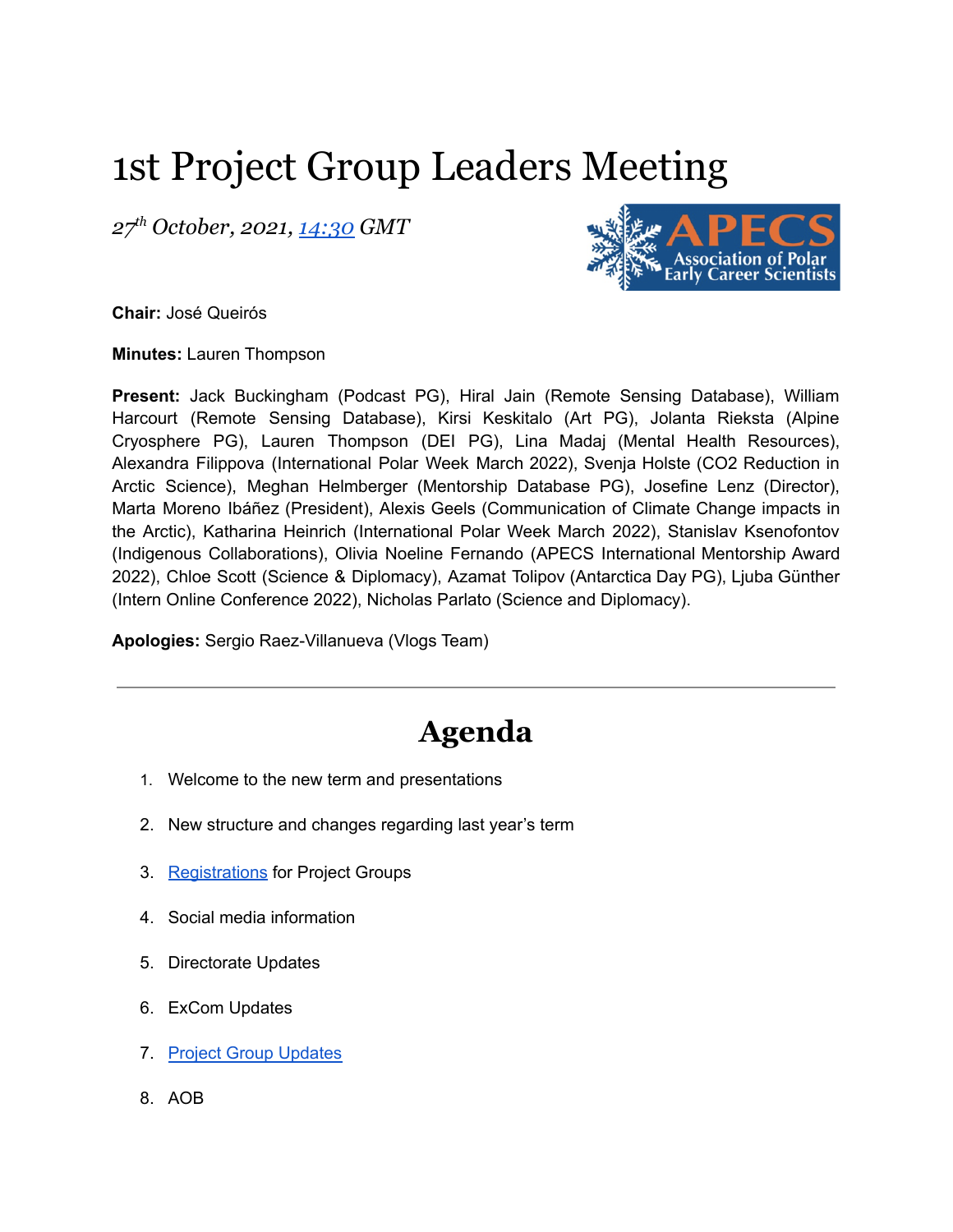## Minutes:

- Directorate Updates:
	- Some changes to council structure
		- PG members not leadership but PG leaders are leadership active members
		- Some new project group leaders previously not in APECS
			- Can exchange ideas and answer questions during project group leader meetings
			- Can get feedback on leaders email list
		- New members: potential to open registration forms again (to discuss later)
		- Directorate location change:
			- New host selected: Moving locations (Arctic University of Norway) and having a new director
			- Job advertisement is open for director, please consider & share widely
			- **● [https://www.apecs.is/news/apecs-news/4786-apply-now-and-b](https://www.apecs.is/news/apecs-news/4786-apply-now-and-become-the-new-apecs-executive-director.html) [ecome-the-new-apecs-executive-director.html](https://www.apecs.is/news/apecs-news/4786-apply-now-and-become-the-new-apecs-executive-director.html)**
- Introductions:
	- Jose Q council chair
	- Ljuba G new APECS member, group lead for International Online Conference
	- $\circ$  Will H Remote Sensing group leader, willing to help out with new members
	- Jolanta R co-leader of Alpine Cryosphere
	- Katharina H Antarctica Day leader, returning member to group, reach out for collaborations
	- Sasha F Co-leader for APECS Polar Week 2022, new member Antarctica Day collab in future?
	- Meghan H Fourth APECS term, leader of Mentorship Database but has been part of many groups (Polar Week, DEI, Mental Health), open for questions
	- Lina M 3rd year on council, co-lead of Mental Health Resources group (new group) and Social Media Coordinator
	- Nicholas P co-lead of Science and Diplomacy group, second year of group but looking for collaborations, reach out. Worked with the Russia National Committee last year to put on a workshop at the ICASS (International Congress of Arctic Social Sciences)- would love to be involved in any projects working with APECS Russia
	- Kirsi K Second term on council, co-lead of APECS Art group
	- Arnab P Executive from India, part of September Polar Week
	- Marta MI previously on IPCC review, now APECS president. Wants to discuss whether groups will remain open or not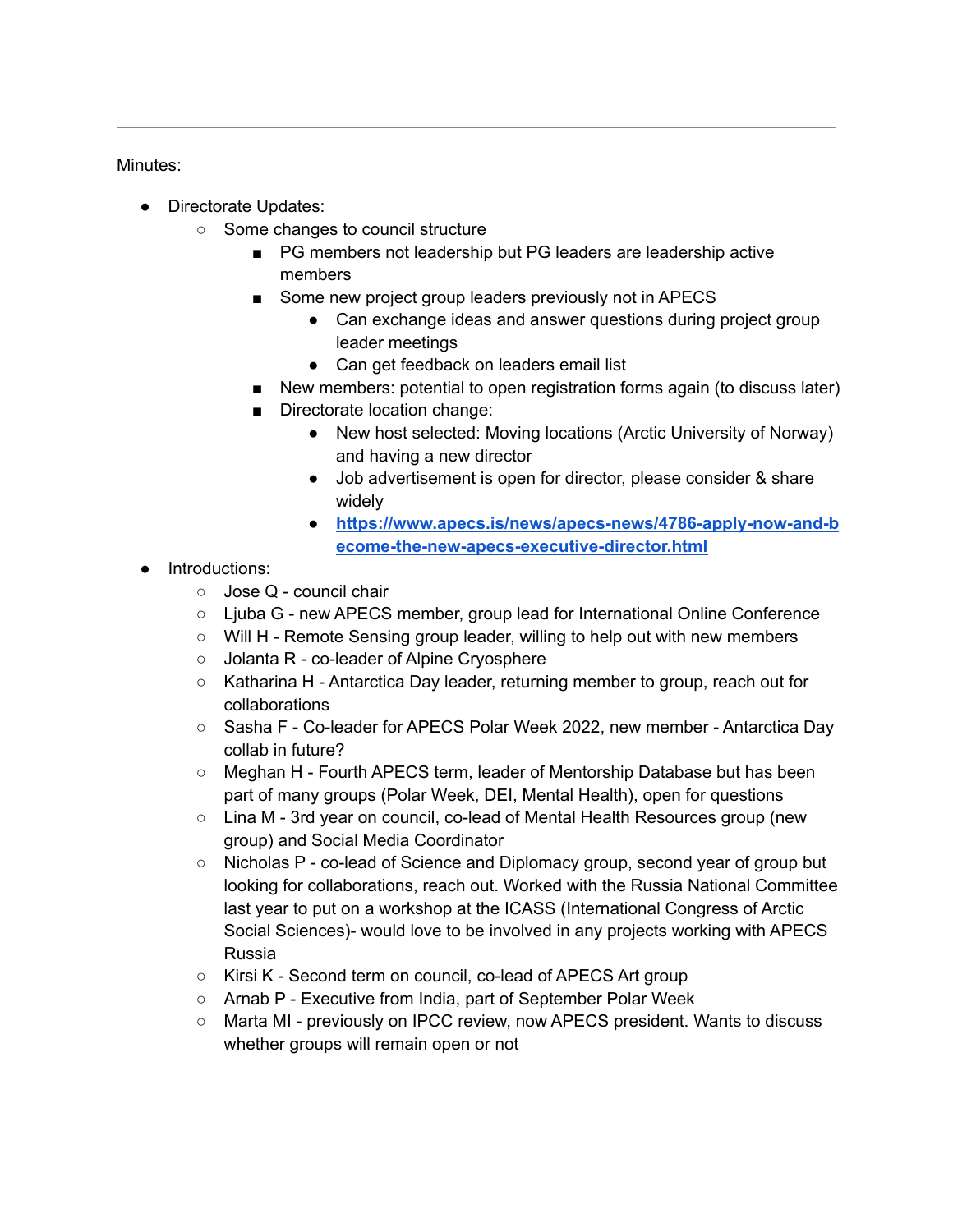- Anastasia D co-lead of APECS Art, open for collaboration and wants to build bridges between other science areas e.g., database of polar related artists for APECS social media, conferences
- Alexis G First year on APECS, lead of new group Communications of Climate Change in the Arctic - still building ideas
- Chloe S First year on APECS, co-lead of Science and Diplomacy PG
- Stanislav (Stas) K Indigenous Collaborations PG leader
- Svenja H PG lead of CO2 reduction in Arctic Science, temporary group to end this term or Jan next year to publish guidebook for Interact
- Azamat T Joined in 2019, previously worked with Antarctica Day and Remote Sensing teams, continuing on and co-leading Antarctica Day
- $\circ$  Lauren T Joined in 2019, previously worked in DEI (Diversity, Equity, Inclusion) group, on as DEI group leader & very open to collaborations
- Olivia FJ from India, currently in Final Year of my Bachelors degree in Biotechnology, Chemistry and Zoology. First time being a part of APECS. Co-lead of APECS International Mentorship Award 2022.
- Jack leader from APECS podcast, PolarTimes, always looking for new quests
- Hiral co-lead of Remote Sensing
- Reminder from Jose:
	- You vote on behalf of your project group as Project Group leader, need to communicate and try to come to consensus and best represent your group
- PG member registration
	- Marta presented options:
		- Option to keep form open all year
		- Option to keep closed for the year
		- Option to open halfway/mid-term
	- Jolanta:
		- Interested in keeping them open to allow flexibility and to involve new people in new projects
	- Will:
		- Agrees, have had requests to open groups and happy to have new members joining
		- For the Remote Sensing database project group, we are happy to keep applications open and receive requests to join our group on an ad hoc basis, but we will decide internally if we believe we have enough members
	- Anastasia:
		- Necessary to have applications open since the interests and geographic spread are so vast (e.g., Arctic, Antarctica, Alpine)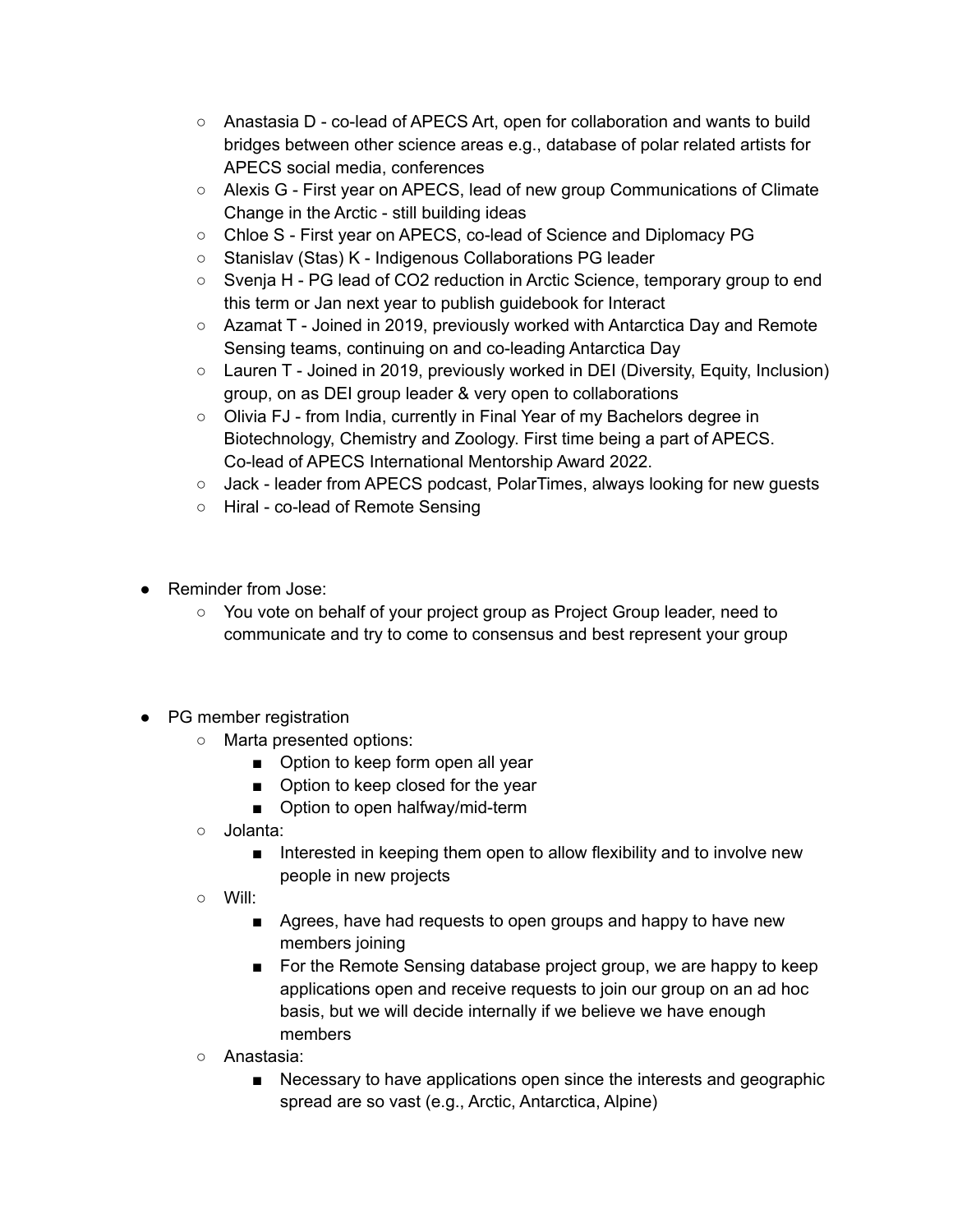- To seek diversity of members and to continually contact people in a targeted way for art, keeping form open is helpful (e.g., reaching out to professional in certain field)
- Katharina:
	- More inclusive, more flexibility for groups
	- For Antarctica Day it is soon, so having new people now may be difficult due to time pressure
- Kirsi:
	- Agree with the previous speakers: keep it open and let PG leads decide if it is possible to include new people during the term depending on what is the situation in the group.
- Josefine:
	- Specific to groups potentially for some groups, members are needed, and we could include a call in the newsletter to attract new members
	- A bit of effort by office, PGL and ExCom to constantly review/welcome new members but still very early in the term might be good to keep groups open
	- Later in the term, harder to have folks get active in the groups
	- Write to info@apecs.is to have call for group members (by November 10)
	- Some groups want them to keep closed e.g., timeline constraints or group size
- Groups seeking new members:
	- Meghan in Mentorship Database
	- Lina in Mental Health Resources
- Thoughts in chat box:
	- Jack: keep them open as default and close when needed
	- Azmat: Keeping it open since groups have different needs
	- Stas: Have had group members join mid-term in Indigenous Collaborations
- Generally, approval for keeping PG open by default, let office know when you wish to close your group
- Information for council members:
	- All documents and information regarding the APECS Council can be found in this link

[https://drive.google.com/drive/folders/1lwUoTYoSl7Xaii4DSm56oQ\\_Jvb8PFAJJ](https://drive.google.com/drive/folders/1lwUoTYoSl7Xaii4DSm56oQ_Jvb8PFAJJ)

- Social media coordinator (Lina M):
	- Easy form: <https://www.apecs.is/get-involved/social-media.html>
	- To share on social media (facebook, instagram, twitter, LinkedIn), submit and they will get back with any questions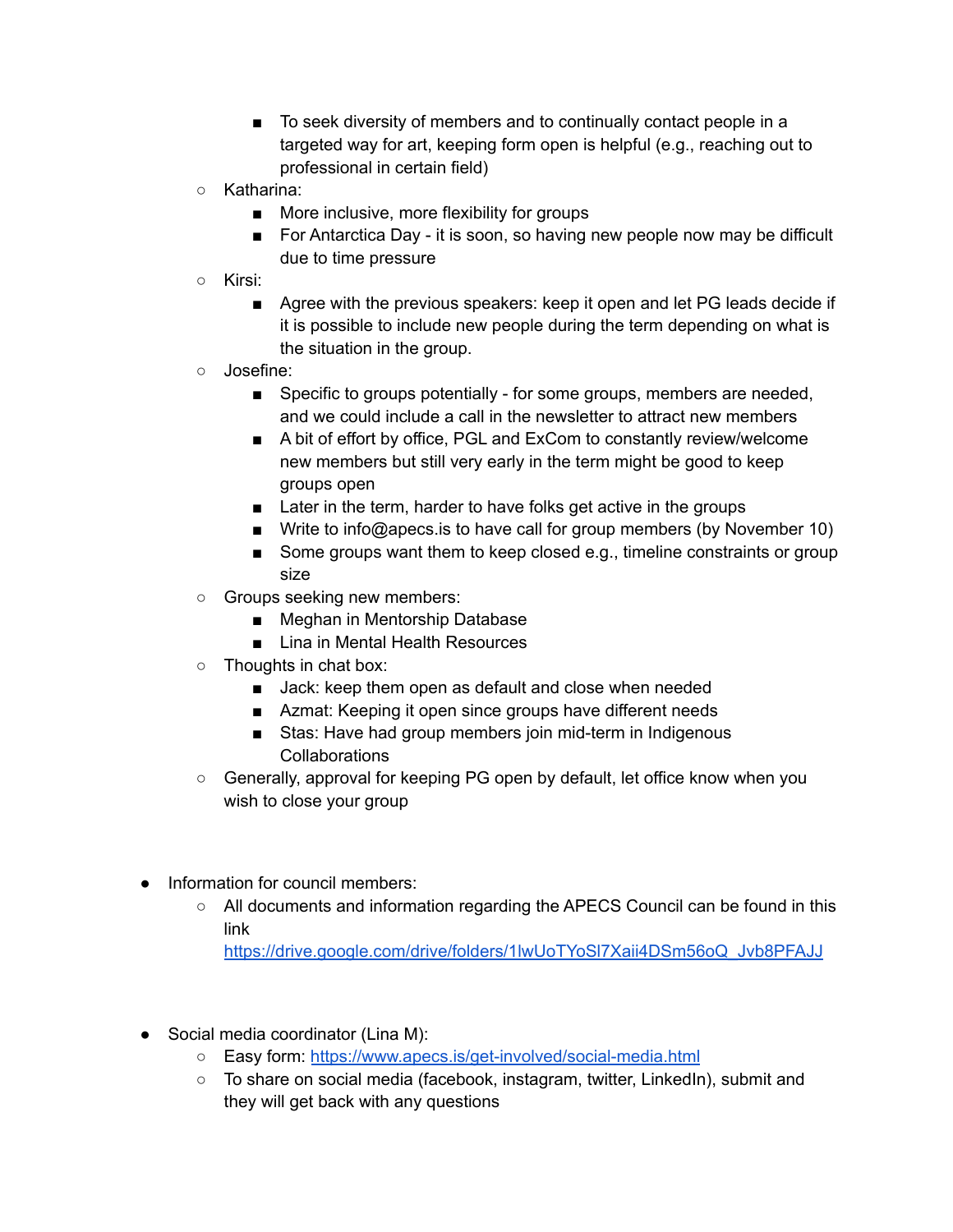- $\circ$  Can contact social media with specific requests e.g., profiling activity
- Need advance warning for specific events
- Communication on Climate Change group will contact later
- Social media submissions anyone can submit as long as it relates to APECS
- $\circ$  How far in advance if a group wants a post shared?  $\sim$ 1 week
- $\circ$  If more detailed requests social media coordinators can join meeting, can organize in a spreadsheet, some postings can be pre-scheduled
- Josefine
	- First inform APECS office, we wish to add your activities to website and newsletter, second share with SM Team so posts can link to the website
	- Keeping Zoom link protected, e.g., registration and on website keeps protection from Zoom bombing
	- Make sure you have the rights to share images/photos publicly
- Question Setting up group specific accounts? Answer (Josefine, Lina): Wouldn't be managed by APECS, more work, and discuss with APECS office
- Question how are coordinators set up? Lina: Can email to all coordinators ([social-media@apecs.is\)](mailto:social-media@apecs.is), individuals post to different social media forums
- Comment from Jolanta Alpine Cryosphere has a Twitter account, will discuss how it moves forward. Marta - will discuss with ExCom, potentially wider audience on APECS website
- ExCom update (Marta) no comments needed, Josefine brought up main points
- Project Group Plans soft deadline of end of November
- Josefine Handbook update:
	- APECS Handbook is about to be published, will receive email soon to have all information in one place
- Project Group updates:
	- $\circ$  Sasha: have had a meeting with the Polar Week group, thinking about how to collaborate with APECS National Committees, how to best contact? Josefine talk to National Committee coordinators, will have contact information, get in touch early
	- Stas have had first meeting with Indigenous Collaborations, when is the deadline to submit project plan? Answer: end of November. Reach out to Stas @ [sksesta@gmail.com](mailto:sksesta@gmail.com)
	- Jack PolarTimes podcast get in touch if you are interested in going on the podcast or nominating someone, or profiling an event <https://forms.gle/LWFKdYq7DopujDru7>, podcast archive: <https://polartimes.podbean.com>
	- Katharina Have had first meeting, narrowing down aims, writing project plan